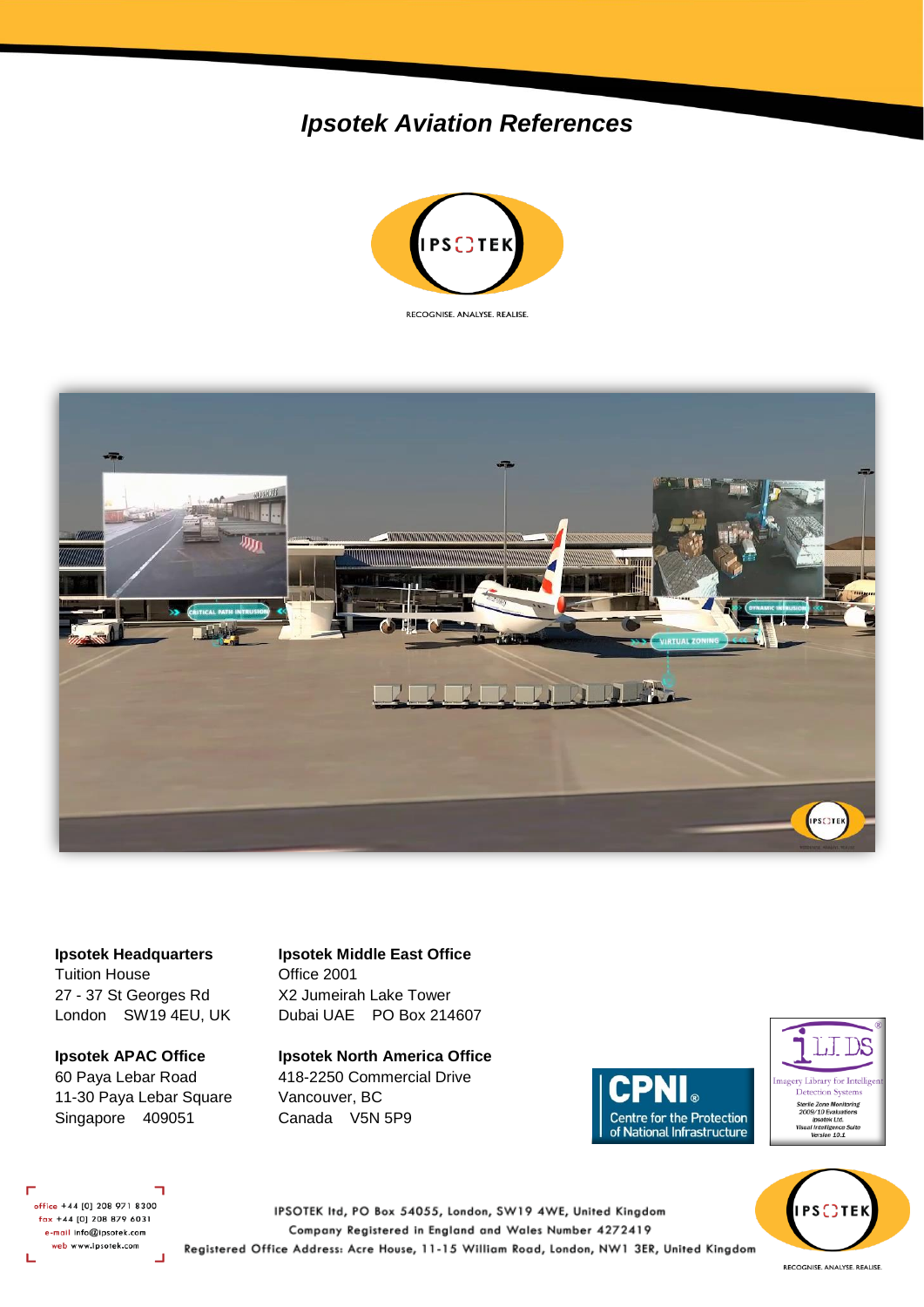## **1. Introduction**

Since its inception in 2001, Ipsotek has grown into an award-winning video analytics company known for its achievements throughout the years, delivering Advanced Video Analytics at a number of projects in different industries around the world.

The aviation industry is a fast-paced, ever-changing environment that requires faultless high levels of security. Ipsotek has developed and successfully deployed an Airport Suite of advanced video analytics solutions; specifically designed to increase security whilst providing significant cost savings and an enhanced service quality. Ipsotek's video analytics have improved the efficiency of identifying threats; enabling a reduction in security personnel required to manually police airport areas, and thereby also eliminating the risk of human error.

Ipsotek offers four core solutions designed to improve safety, security, and operational efficiency in the aviation industry:

**VISuite** is the core Video Analytics engine that implements the Ipsotek patented Scenario-Based Rule Engine (SBRE). The SBRE is a powerful tool to define behaviours of interest acutely as they unfold in the real-world dynamic and complex environment. The SBRE GUI is derived from conceptual description of activities as they are explained by a human operator.

Through integration with 3rd party systems VIHost can resolve complex behavioural patterns that include data from Video Analytics fused within formation from access control, ANPR, Face Recognition, PIDS systems among many other 3<sup>rd</sup> party technologies.



**VIFace** is a Facial Recognition solution that instantly detects, tracks, and recognises multiple faces in live video. Faces are simultaneously compared against image galleries in real-time. VIFace can be combined through Ipsotek's SBRE with other Ipsotek solutions in order to improve event detection and tracking accuracy.

**VIForensics** is the forensic search tool that operates on the metadata provided by VISuite to scan through pre-analysed video and search for an event or for a face. VIForensics works by searching the metadata that has been collected and stored by VIHost and provides an effective way for content-based video retrieval. The metadata contains information about every object, person, and vehicle the Video Analytics system has detected and tracked. This information includes the object's direction, speed, colour and path that it took.

**Tag and Track** is an award-winning tracking system that operates on a network of overlapping and non-overlapping CCTV cameras to track a "tagged" individual. The metadata generated by VISuite is used to determine the path of individuals across the camera network. In an operational role, once a person has been tagged, the system takes over and automatically follows that person, intuitively waiting and reacquiring them should they disappear into areas not covered by the CCTV network.





office +44 [0] 208 971 8300  $\frac{1}{2}$  fax +44 [0] 208 879 6031 e-mail info@ipsotek.com web www.ipsotek.com

IPSOTEK Itd, PO Box 54055, London, SW19 4WE, United Kingdom Company Registered in England and Wales Number 4272419 Registered Office Address: Acre House, 11-15 William Road, London, NW1 3ER, United Kingdom



RECOGNISE. ANALYSE. REALISE